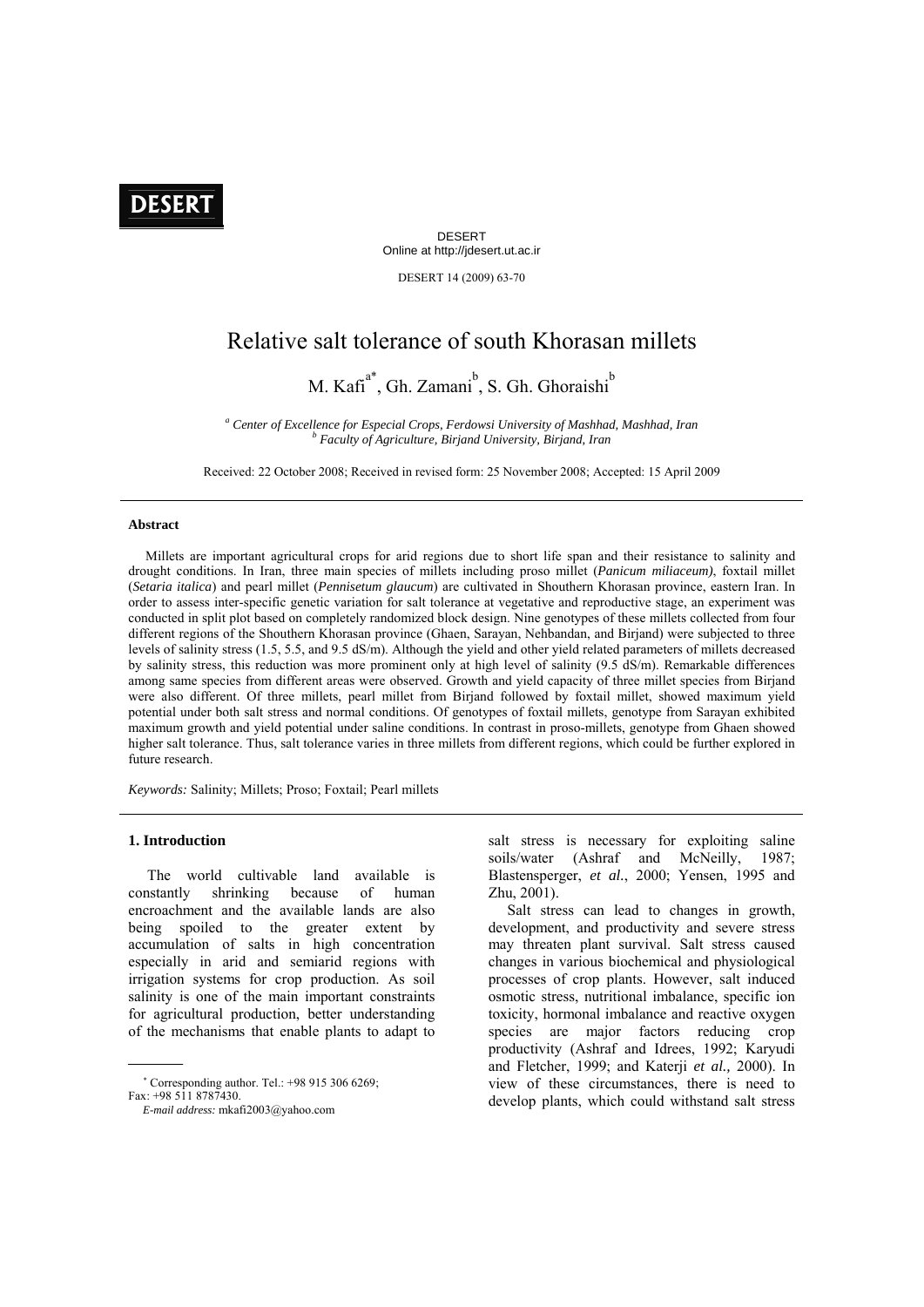and retain an acceptable level of productivity. During the course of evolution, different plants have developed adaptive characters against salt stress (Ashraf, 1994; Ulery *et al.*, 1998; Yensen 1995).

 Of various crops, cereal crops (i.e. wheat, barley, rice and millets) cover almost 70% of the cultivated land, while wheat alone covers nearly 52% in Iran (Lal, *et al.,* 1990; Limon-Ortega, *et al.*, 1998). Millets are cultivated in some areas where other cereals are not able to produce satisfactory yield (Oelke *et al.*, 1990; Ulery *et al.*, 1998), because among cereals these species are best adapted crops to environmental adversaries including drought, salinity and extreme temperature, due to having  $C_4$  photosynthetic pathways and short span of life cycle. Owing to these characters, after many centuries' millets are a permanent member of cropping pattern in dry and saline areas such as Iran, India, Algeria and Pakistan (Ashraf *et al.*, 2003; Blastensperger *et al*., 2000 and Blatensperger, 2002). Based on FAO documents the area under cultivation of millets in Iran is 10000 ha, while the area was 17000 ha 30 years ago(FAO, 2003). South Khorasan is one of the main centers for millet production and all three types of millets, (proso, foxtail, pearl millet) are cultivated there and good amount of variation among landraces could be found. In this arid region, majority of millet fields are irrigating by brakish waters and still more saline water is available that could be applied for millet production.

 The majority of research projects on millets were carried out in artificial growing conditions, which in many cases are not applicable to field conditions. Therefore, there is a necessity to

arrange field experiments beside the controlled environment experiments. Most of papers published about response of millets to salinity concentrated on pearl millets. Ashraf and Idrees (1992) reported that all growth stages of pearl millets affected by salinity. Pre treatment of millet seeds by osmotic stress improved salt tolerance of this plant (Ashraf and McNeilly, 1987; Ashraf and Idrees 1992; and Ashraf *et al*., 2003). Some authors reported that if a good market could be found for millets, they could be good alternatives for maize and sorghum (Bidinger *et al.,* 1987; Blatensperger, 2002, Cash *et al.,* 1999, and Oelke *et al.*, 1990).

 In this two years experiment, our objectives were to collect seeds of three main millet species from different locations of the province and the response of growth and yield of them was studied under different levels of salinity in irrigation water.

### **2. Materials and methods**

 This experiment was conducted in two successive years 2003-2004 in the Field Station of Birjand University in the east of Iran, with 32  $\degree$ and 53 َ North latitude, 59º and 13´ east longitude and 1480 meter altitude. Being adjacent to desert (Kavir) the climate is hot and dry in the summer and dry and cold in the winter. The average annual rainfall is 169 mm in this region and annual average minimum and maximum temperature are  $4.6$  and  $27.5$  °C. Average minimum and maximum relative humidity are 23.5 and 59.6%, respectively. The soil chemical characteristics are presented in Table 1.

| Table 1. | Soil chemical properties of the site of experiment in 0-30 cm layer |         |         |         |         |         |          |        |      |    |         |
|----------|---------------------------------------------------------------------|---------|---------|---------|---------|---------|----------|--------|------|----|---------|
| Depth    |                                                                     | SO4     | Anions  | υa      | Mg      | Na      | .`atıons | SAR    | EU   | PH | CO3     |
| Cm       | (mg/kg`                                                             | (mg/kg) | (mg/kg) | (mg/kg) | (mg/kg) | (mg/kg) | (mg/kg`  |        | dS/m |    | (mg/kg  |
| $0 - 30$ |                                                                     |         |         |         |         |         | - 1      | س کے ب |      |    | $4.2 -$ |

 Seeds were collected from the farmer fields from four main regions of South Khorasan namely, Birjand, Nehbandan, Ghaen and Sarayan, where each region is at least 100 km far from the next one and irrigation water of millet fields is mainly brakish. Pearl millet is cultivating only in Birjand, while proso and foxtail millets are producing in all four regions. Seeds were kept in room temperature conditions and at the time of sowing the germination rate of all seed masses were more than 90%.

 Irrigation water used for imposition of salinity stress was pumped from three deep wells. There is a natural salinity gradient in ground water in the site, where three deep wells have three levels of salinity including  $1.5$ ,  $5.5$ , and  $9.5$  dS/m, so, there was no requirement to transfer saline water from long distance or make the saline water treatment by adding salt to fresh water. The experiments were conducted using a split plot on the base of randomized complete block design with salinity level of irrigation water as main plots (1.5, 5.5,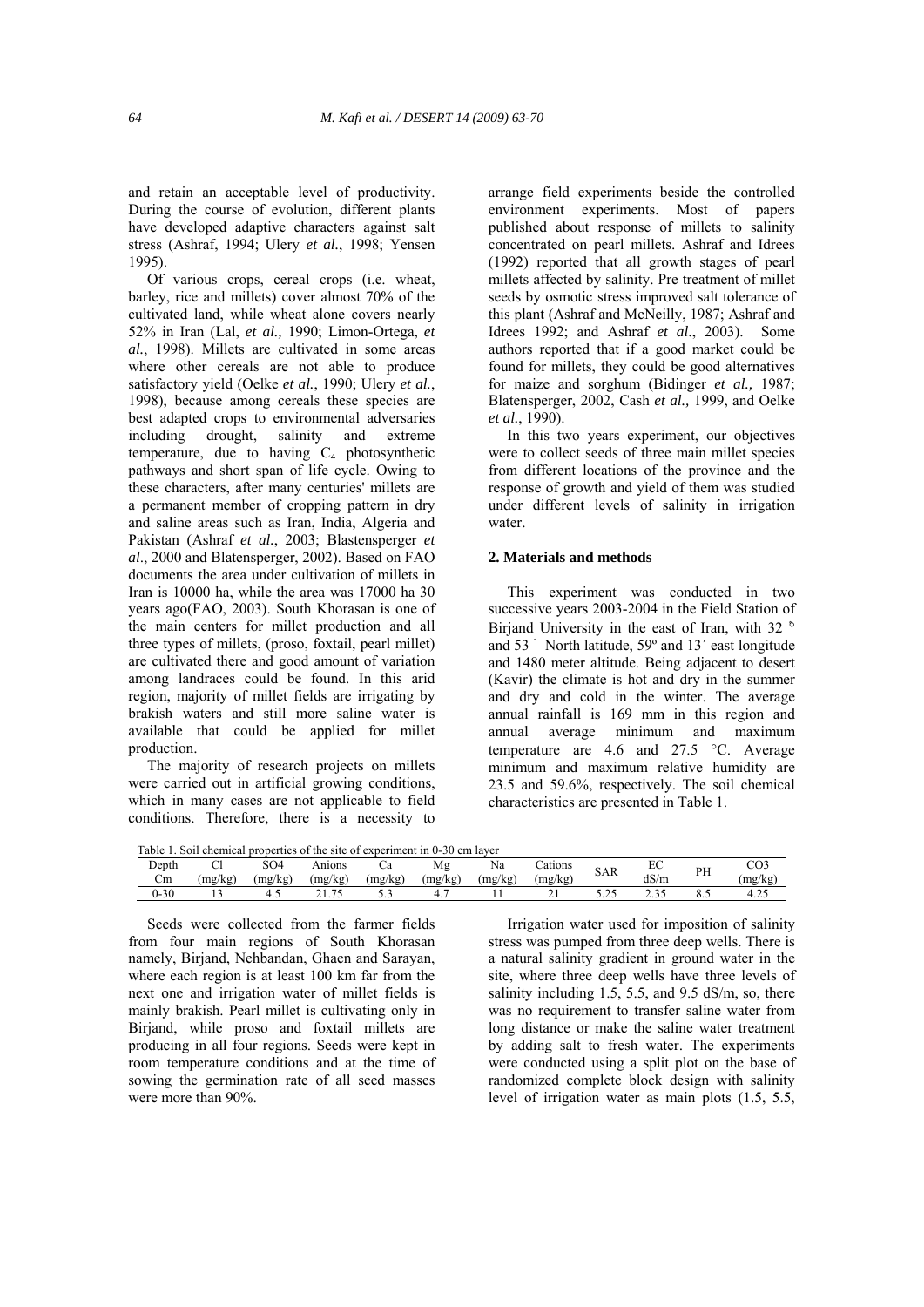and 9.5 dS/m), and nine different millet genotypes (proso and foxtail millet from Ghaen, Sarayan, and Nehbandan, proso, foxtail and pearl millet from Birjand) as sub-plots in three replications.

Seeds of millets were sown in  $25<sup>th</sup>$  May, 2003 with density of 200 plants per  $m<sup>2</sup>$  and 20 cm row space in  $8 \text{ m}^2$  plots. The method of irrigation was flooding method and the volume of water to each plot was controlled by a water gauge. Irrigation intervals were different between 7- 10 days based on the growth stage and the rate of evapotranspiration.

 In order to study morphological traits including plant height and number of tillers per plant, five plants from each plot were selected randomly, but for measuring the yield components a complete row from each plot were selected. For measuring the seed weight, 1000 seeds from each plot weighted.

 All millet genotypes were ripen by second fortnight of September, after harvesting two  $m<sup>2</sup>$ from the middle of each plot, biological, straw and grain yield were measured. Yield was expressed based on 12% moisture content of the grain. Harvest index was calculated by dividing grain yield by sum of grain and straw yield. For

statistical analyzing of data MSTATC and Excel computer packages were used, and for mean comparison in 5% probability, least significant differences (LSD) was applied.

## **3. Results and discussion**

## *3.1. Plant Height*

 Salinity stress significantly reduced plant height, so that, by increasing salinity level from 1.5, to 9.5 dS/m plant height decreased from 71.7 to 54 cm (Table 2). This result are in accordance with some earlier report in which it was reported that salt stress reduced the plant height in cereal crops by reducing internodal length (Ashraf and McNeilly, 1987; Blastensperger, *et al.*, 2000; Lal, *et al.,* 1990, and Masojidek and Trivedi 1991). In this experiment also the plant height reduced 2.2 cm by adding one dS/m of salinity in irrigation water in the average of two year. Different millet species also showed different plant height. Generally, foxtail and pearl millets were taller than proso millets. Salinity imposed its maximum effects on height of foxtail and pearl millets (Table 2).

|          | галс 2. гани некий (Спі) от пинсі зрескіз понгантегені агеаз от бойш іхногазан аймнегені косля от занину от птіданон майт. |         |          |         |       |       |         |          |         |       |         |       |
|----------|----------------------------------------------------------------------------------------------------------------------------|---------|----------|---------|-------|-------|---------|----------|---------|-------|---------|-------|
| Salinity |                                                                                                                            |         | Proso    |         | Aver. |       |         | Foxtail  |         |       | Pearl   | Aver. |
| dS/m     | Ghaen                                                                                                                      | Saravan | Nebandan | Biriand |       | Ghaen | Saravan | Nebandan | Biriand | Aver. | Biriand |       |
| 1.5      | 60(1)                                                                                                                      | 64.3    | 54.3     | 58.3    | 46.0  | 48.7  | 99.0    | 80.3     | 82.7    | 77.7  | 98.0    | 71.7  |
|          | efghij                                                                                                                     | defgh   | efghijk  | efghijk |       | hijk  | a       | cd       | bc      |       | ab      |       |
| 5.5      | 52.3                                                                                                                       | 50.7    | 45.0     | 54.0    | 50.5  | 42.0  | 83.3    | 68.0     | 69.0    | 65.6  | 82.7    | 60.78 |
|          | efghijk                                                                                                                    | fghijk  | ikl      | efghijk |       | kl    | bc      | cdef     | cde     |       | bc      |       |
| 9.5      | 45.7                                                                                                                       | 49.3    | 49.0     | 55.7    | 49.9  | 31.0  | 66.7    | 62.7     | 66.7    | 56.8  | 59.3    | 54.0  |
|          | iikl                                                                                                                       | ghijk   | hiik     | efghijk |       |       | cdefg   | efghi    | cdefg   |       | efghijk |       |

Table 2: Plant height (Cm) of millet species from different areas of South Khorasan at different levels of salinity of irrigation water.

(1) Means with at least one similar letter, are not significantly different  $(P= 0.05)$  based on least significant differences (LSD)

## *3.2. Tillers per Plant*

 Number of tillers per plant did not reduce significantly under salinity conditions; however, the highest number of tillers was achieved at lowest level of salinity and high level of salinity produced markedly lower tillers (Fig. 1). Different millet species showed significantly different number of tiller per plant. Proso and foxtail millet produced 4.4 and 3.2 tiller per plant in the presence of 9.5 dS/m, respectively. Pearl millet had lower tiller per plant than the other two

millets and did not show high capability of tiller production at all levels of salinity (Table 3). It seems likely that due to low accumulation of salt in the soil before application of brakish water in our experiment site, the primary stages of millet development did not significantly affected by salinity (Sing and Sing, 1995; Yensen 1995). In this experiment plant density (200 plants/m2) was not also so high to inhibit tillering by inter plant competition (Blatensperger, 2002). Therefore, at high level of salinity the number of tillers was more than 3.5 per plant (Table, 3).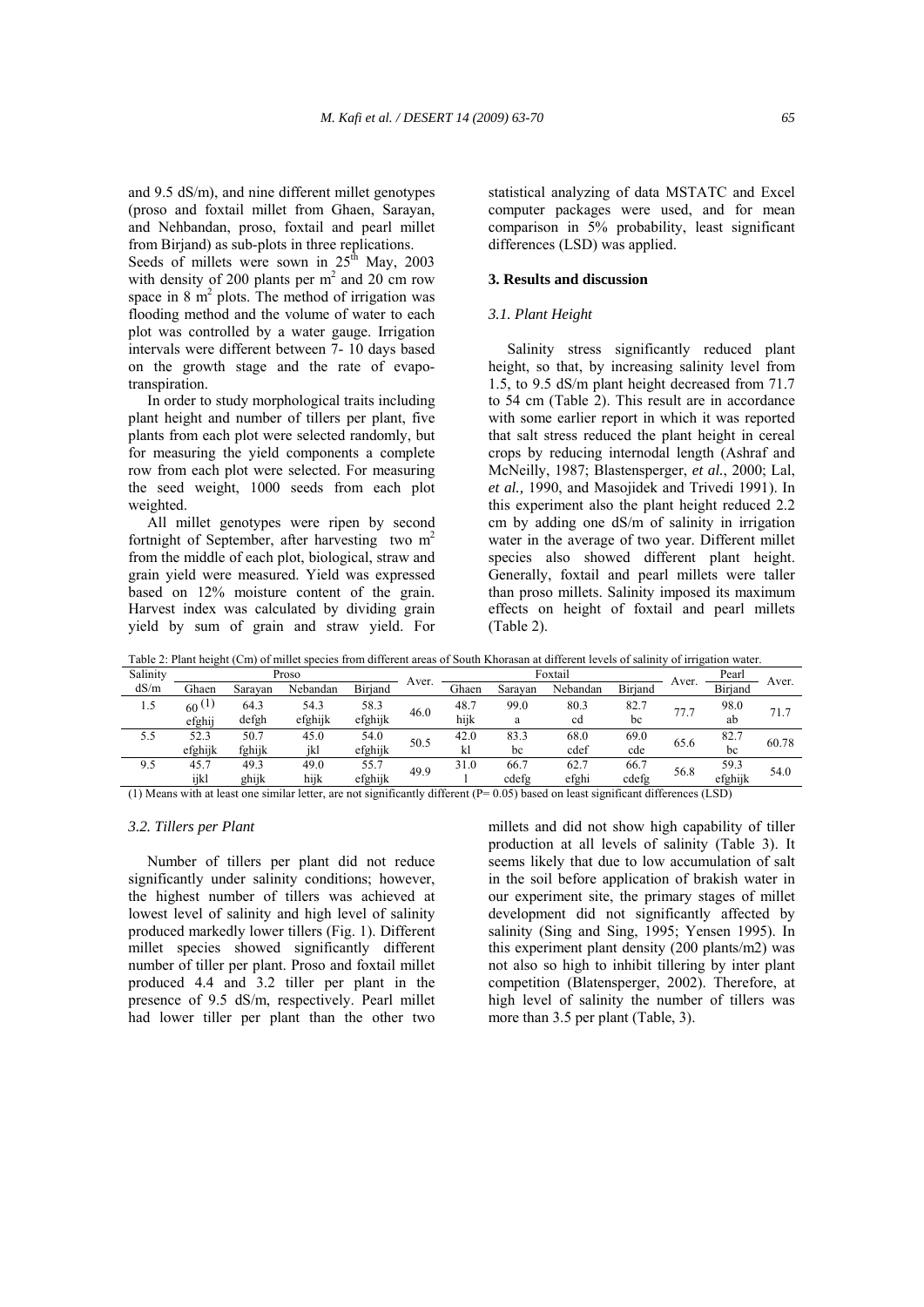

Fig. 1. Number of tillers per plant of millet species at three levels of salinity

Table 3: Number of tiller per plant of millet species from different areas of South Khorasan at different levels of salinity of irrigation water

| Salinity |             |         | Proso    |                | Aver. |        | Foxtail | Aver.    | Pearl           | Aver. |                |     |
|----------|-------------|---------|----------|----------------|-------|--------|---------|----------|-----------------|-------|----------------|-----|
| dS/m     | Ghaen       | Saravan | Nebandan | <b>Biriand</b> |       | Ghaen  | Saravan | Nebandan | <b>Biriand</b>  |       | <b>Biriand</b> |     |
| 1.5      | $6.1^{(1)}$ | 4.8     | 4.8      | 4.5            | 5.1   | 4.9    | 3.3     | 2.8      | 3.0             |       | 2.6            | 4.1 |
|          | ab          | bcdef   | bcde     | bcdefg         |       | abc    | defghi  | ghi      | fghi            | 3.5   | h1             |     |
| 5.5      | 7.1         | 7.5     | 3.7      | 4.8            |       | 7.3    | 3.2     | 2.8      | 2.4             | 3.9   | 2.1            | 4.4 |
|          | a           | bcdefg  | defghi   | bcdef          | 5.5   |        | efghi   | ghi      | h1              |       |                |     |
| 9.5      | 5.1         | 4.4     | 4.2      | 3.9            | 4.4   | 4.5    | 2.9     | 2.7      | 2.7             | 3.2   | 2.4            | 3.6 |
|          | bcd         | bcdefg  | cdefgh   | defghi         |       | bcdefg | ghi     | ghi      | gh <sub>1</sub> |       |                |     |

(1) Means with at least one similar letter, are not significantly different (P= 0.05) based on least significant differences (LSD)



Fig. 2. Number of seeds per panicle of millet species at three levels of salinity

 Amongst different millet species pearl millet produced the highest (1879) and proso millet produced the lowest number (411.5) of seed per panicle. Foxtail millet also produced higher number of seeds per panicle (1023) than proso millet (411.5). The main difference between millet species in number of seeds per panicle might be due to difference in florescence type. e.g. proso millet has panicle while foxtail millet has spike type florescence. Moreover, the number of seeds

per panicle in the main stem is more than tillers in a particular plant, therefore, proso millet that have more tillers have less seeds per panicle.

At high level of salinity the rate of decrease in number of seeds per panicle were vary among millet species, for example, this number in proso, foxtail and pearl millets 306.2, 915.8, and 734.2, respectively (Table 4). Based on this yield component pearl millet was the most salt tolerant millet species.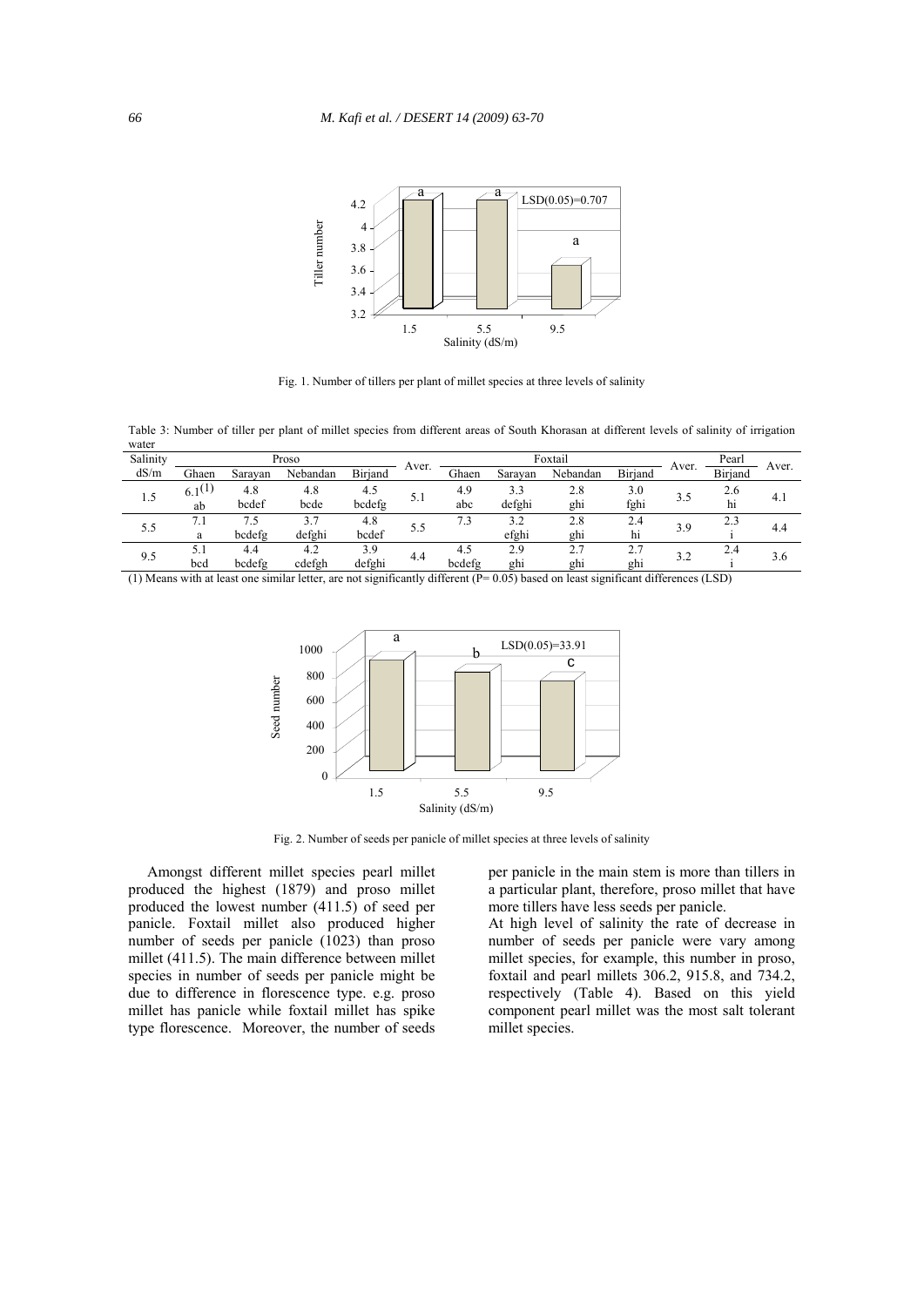Table 4: Number of grain per punicle of millet species from different areas of South Khorasan at different levels of salinity of irrigation water

| Salinity |               |         | Proso    |                |       |       | Foxtail |          | Pearl          |        |                |       |
|----------|---------------|---------|----------|----------------|-------|-------|---------|----------|----------------|--------|----------------|-------|
| dS/m     | Ghaen         | Saravan | Nebandan | <b>Biriand</b> | Aver. | Ghaen | Saravan | Nebandan | <b>Biriand</b> | Aver.  | <b>Biriand</b> | Aver. |
| 1.5      | $325.2^{(1)}$ | 437.9   | 266.4    | 255.8          | 321.3 | 488.3 | 1445.0  | 1547.0   | 1132.0         | 1153   | 2050.0         | 880.1 |
|          | iklmn         |         | igklm    | mnl            |       |       | de      |          | g              |        |                |       |
| 5.5      | 281.9         | 383.9   | 313.6    | 227.9          | 301.8 | 417.0 | 1293.0  | 1470.0   | 850.7          | 1007.7 | 1868.0         | 789.5 |
|          | klmn          | iikl    | iklmn    | mn             |       | iik   |         |          | n              |        |                |       |
| 9.5      | 250.3         | 386.8   | 293.0    | 294.7          | 306.2 | 337.2 | 1252.0  | 1323.0   | 750.9          | 915.8  | 1721.0         | 734.2 |
|          | lmn           | ijkl    | klmn     |                |       | iklm  | fg      | ef       |                |        | c              |       |

(1) Means with at least one similar letter, are not significantly different  $(P= 0.05)$  based on least significant differences (LSD)

#### *3.3. Seed weight*

 Seed size was also negatively affected by salinity stress. Seed weight of proso millet decreased from 2.95 mg in control to 2.62 mg at 9.5 dS/m salinity, respectively but this reduction was higher in foxtail and pearl millets (table 5). Since during irrigation of crop using brakish water, salts were accumulated in the soil gradually; grain filling stage of plants faced with high level of salt accumulation in the plant root medium and smaller grains might be produced (Ashraf and McNeilly, 1987; Karyudi, and Fletcher. 1999; and Katerji et al., 2000).

Different genotypes showed different seed size at all levels of salinity. The biggest seed size was produced by proso millet (Table 5). The average seed weight of proso and foxtail millets were 2.8, and 2.2mg, respectively. Different seed lots from different environments also had different seed sizes. But pearl millet had the smallest seed size at all circumstances. Seed size is a genetically controlled character which varies among plant species of a plant genus and differences in seed size among three millet species is quit normal (Ashraf and McNeilly, 1987; Blastensperger, *et al.*, 2000; Cash *et al.*, 1999; and Masojidek and Trivedi, 1991).

Table 5: Grain weight (mg) of millet species from different areas of South Khorasan at different levels of salinity of irrigation water

| Salinity |             |         | Proso    |                |       | Foxtail |         |            |               |       | Pearl          | Aver. |
|----------|-------------|---------|----------|----------------|-------|---------|---------|------------|---------------|-------|----------------|-------|
| dS/m     | Ghaen       | Sarayan | Nebandan | <b>Biriand</b> | Aver. | Ghaen   | Saravan | Nebandan   | Biriand       | Aver. | <b>Biriand</b> |       |
| 1.5      | $3.6^{(1)}$ | 2.9     | 2.5      | 2.8            | 2.95  | 2.4     | 2.5     | 2.5        | 2.5           | 2.48  | 2.5            | 2.69  |
|          | a           | bc      | cdef     | bcd            |       | efgh    | cdefg   | defg       | defg          |       | cdefg          |       |
| 5.5      | 3.4         |         | 2.5      | 3.0            | 2.90  | 2.3     | 2.3     |            | 2.2           | 2.22  | 2.5            | 2.55  |
|          | a           | bcde    | cdefg    |                |       | fgh     | efgh    | ghij       | fghi          |       | cdefe          |       |
| 9.5      | 3.0         | 2.4     | 2.3      | 2.8            | 2.62  | 1.9     |         | 2.0        | 2.0           | 1.90  | 2.1            | 2.24  |
|          |             | cefgh   | fghi     | bcd<br>.       | .     |         |         | . .<br>h11 | hii<br>.<br>. |       | fghij          |       |

(1) Means with at least one similar letter, are not significantly different (P= 0.05) based on least significant differences (LSD)

## *3.4. Seed yield*

 In both years, seed yield were affected by salinity, for instance, grain yield was reduced from 956 kg/ha in control to 771 kg/ha in medium and to 635.8 kg/ha in high level of salinity (table 6). But still at 9.5 dS/m salinity, millets produced more than 64% of their yield in no salinity stress conditions. In average, based on our results, by adding one unit of electrical conductivity of irrigation water, 40 kg/ha of millet grain yield will be lost.

 The maximum grain yield was obtained from pearl millet with 1398 kg/ha (Table 6). The main yield component of this species that was more than the other two was number of seed per panicle. The average grain yield of foxtail and proso millet at high level of salinity were 671.3, and 454.9 kg/ha, respectively (Table 6). There were one foxtail genotype from Sarayan which produced the highest yield (1410 kg/ha) amongst other foxtail millets, but the best yield performance of proso millet was observed in landrace of ghaen (Table 6). These observations indicate that there is a good intraspecific variation among landraces of millets in different regions of production. Therefore, in south Khorasan the best landrace of proso, foxtail, and pearl millets were found in Ghaen, Sarayan and Birjand, respectively.

 Regarding grain yield, the highest yielding millet for cultivation is pearl millet following by foxtail and proso millets, respectively. Interestingly, there is no significant different between the prices of millets in many countries due to using them mostly as bird feeding, therefore it is possible to replace high yielding millet species with the conventional millet species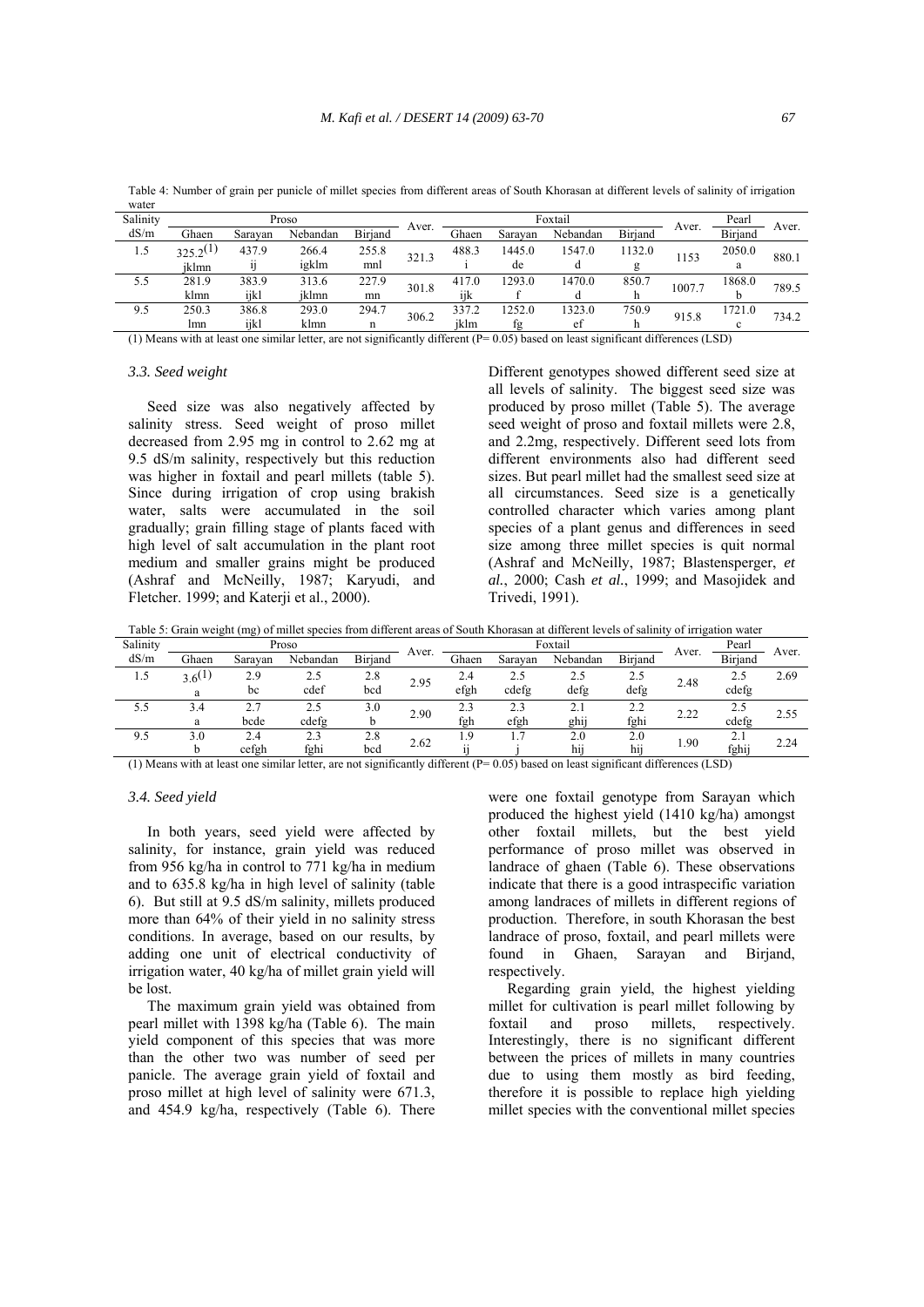|                             | Tubic of Stand flow the nat of millet species from anterent areas of south renormal at anterent fevels of sammy of impacton water |          |          |                |          |                  |                                                         |                      |                    |        |                             |       |
|-----------------------------|-----------------------------------------------------------------------------------------------------------------------------------|----------|----------|----------------|----------|------------------|---------------------------------------------------------|----------------------|--------------------|--------|-----------------------------|-------|
| Salinity                    |                                                                                                                                   |          | Proso    |                | Aver.    |                  |                                                         | Foxtail              |                    |        | Pearl                       |       |
| dS/m                        | Ghaen                                                                                                                             | Sarayan  | Nebandan | <b>Biriand</b> |          | Ghaen            | Saravan                                                 | Nebandan             | <b>Biriand</b>     | Aver.  | Biriand                     | Aver. |
| 1.5                         | $916.0^{(1)}$                                                                                                                     | 500.5    | 858.1    | 580.6          | 713.8    | 1136.0           | 863.4                                                   | 1410.0               | 728.5              | 1034.5 | 1161.0                      | 906.0 |
|                             | fgh                                                                                                                               | mno      | ghij     | klmn           |          | de               | ghij                                                    |                      | ijk                |        | a                           |       |
| 5.5                         | 721.9 jk                                                                                                                          | 398.0    | 697.0    | 424.3          | 560.3    | 1000.0           | 740.5                                                   | 1063.0               | 528.6              | 833.0  | 1396.0                      | 774.4 |
|                             |                                                                                                                                   | $\Omega$ | ikl      | no             |          | efg              | hijk                                                    | def                  | Imno               |        | bc                          |       |
| 9.5                         | 608.9                                                                                                                             | 358.4    | 489.1    | 363.0          | 454.9    | 788.4            | 539.0                                                   | 901.5                | 456.1              | 671.3  | 1217.0                      | 635.8 |
|                             | klm                                                                                                                               | $\Omega$ | mno      | $\Omega$       |          | $\cdot$ .<br>h11 | Imno                                                    | fghi                 | mno                |        | cd                          |       |
| $\sim$ $\sim$ $\sim$ $\sim$ | $\cdots$                                                                                                                          |          |          | $\cdot$        | $\cdots$ |                  | $\sim$ $\sim$ $\sim$ $\sim$ $\sim$ $\sim$ $\sim$ $\sim$ | $\sim$ $\sim$ $\sim$ | $\sim$<br>$\cdots$ |        | $\sim$ $\sim$ $\sim$ $\sim$ |       |

Table 6: Grain yield (kg/ha) of millet species from different areas of South Khorasan at different levels of salinity of irrigation water

(1) Means with at least one similar letter, are not significantly different (P= 0.05) based on least significant differences (LSD)

### *3.5. Straw Yield*

 Since straw is also an economic part of the plant in areas with shortage of fodder and forage, those crop genotypes that produce higher straw along with higher yield are more acceptable (Masojidek and Trivedi, 1991). Straw yield was also decreased by increasing salinity. By

increasing irrigation water salinity from 1.5 to 9.5 dS/m, straw yield of proso reduced from 3822.3 to 3163.0 kg/ha, while foxtail millet produced the highest straw yield and straw yield this millet at 9.5 dS/m is higher that straw yield of proso in control conditions (Table 7). But there was no significant difference between 1.5 and 5.5 dS/m.

Table 7: Straw yield (kg/ha) of millet species from different areas of South Khorasan at different levels of salinity of irrigation water

| Salinity |              |          | Proso    |         | Aver.  |       |         | Foxtail  |                | Aver.  | Pearl   | Aver.  |  |
|----------|--------------|----------|----------|---------|--------|-------|---------|----------|----------------|--------|---------|--------|--|
| dS/m     | Ghaen        | Saravan  | Nebandan | Biriand |        | Ghaen | Saravan | Nebandan | <b>Biriand</b> |        | Biriand |        |  |
| 1.5      | $4155^{(1)}$ | 3063     | 4141     | 3930    | 3822.3 | 5038  | 6944    | 4880     | 4603           | 5363.3 | 6347    | 4787.7 |  |
|          | fghijk       | lmno     | fghijk   | hijkl   |        | cdef  | a       | defgh    | defghi         |        | ab      |        |  |
| 5.5      | 4315         | 2743     | 3990     | 2841    | 3472.3 | 5280  | 4785    | 4967     | 4180           | 4803.0 | 5967    | 4340.9 |  |
|          | efghij       | no       | ghijkl   | mno     |        | cde   | defgh   | defg     | fghijk         |        | bc      |        |  |
| 9.5      | 3936         | 2425     | 3442     | 2849    | 3163.0 | 3730  | 4462    | 3970     | 3257           | 3854.8 | 5563    |        |  |
|          | hijkl        | $\Omega$ | jklmn    | mno     |        | ijklm | efghi   | ghijkl   | klmno          |        | bcd     | 3737.1 |  |

(1) Means with at least one similar letter, are not significantly different (P= 0.05) based on least significant differences (LSD)

#### *3.6. Harvest Index*

 Harvest index is the ratio of grain yield to biological yield. It shows that how plant allocates its assimilates to harvestable organs. In those plants that manage to send more photosynthetates are transferred to economic organs, grain in cereals, harvest index will be higher. This index in conventional cereals like wheat and rice varies between 0.3 and 0.5 (Katerji, *et al*., 2000). Since both main parameters for harvest index calculation are under salinity effect, the outcome might not change significantly under stress, while both grain and biological yield decreased in the presence of salinity (Ashraf and McNeilly, 1987; Blatensperger, 2002; Lal, *et al.,* 1990 and Ulery *et al.*, 1998).

 In this experiment salinity stress did not change harvest index, however, this index was affected by genotype. Average harvest index of proso, foxtail and pearl millet were 0.14, 0.15 and 0.19 (Table 8) which is comparatively lower that other cereals like wheat and rice. Even on control conditions the highest harvest index did not exceed 0.21 which was in pearl millet.

Table 8: Harvest Index of millet species from different areas of South Khorasan at different levels of salinity of irrigation water

| Salinity |              |         | Proso    |                |       |       |         | Foxtail   |                | Pearl | Aver.          |       |
|----------|--------------|---------|----------|----------------|-------|-------|---------|-----------|----------------|-------|----------------|-------|
| dS/m     | Ghaen        | Saravan | Nebandan | <b>Biriand</b> | Aver. | Ghaen | Saravan | Nebandan  | Birjand        | Aver. | <b>Biriand</b> |       |
| 1.5      | $0.18^{(1)}$ | 0.14    | 0.18     | 0.13           | 0.16  | 0.18  | 0.17    | 0.15      | 0.14           | 0.16  | 0.21           | 0.166 |
|          | bc           | fgh     | bc       | hij            |       | bc    | bcd     | efg       | ghi            |       | a              |       |
| 5.5      | 0.14         | 0.13    | 0.15     | 0.14           | 0.14  | 0.16  | 0.18    | 0.13      | 0.12           | 0.15  | 0.19           | 0.15  |
|          | fgh          | hii     | efg      | ghi            |       | def   | bc      | ghij      |                |       |                |       |
| 9.5      | 0.14         | 0.14    | 0.13     | 0.12           | 0.13  | 0.18  | 0.17    | 0.12      | 0.13           | 0.15  | 0.18           | 0.133 |
|          | ghi          | ghi     | .<br>h11 | $\cdot$ .      |       | bc    | cde     | $\cdot$ . | $\cdot$<br>h11 |       | bc             |       |

(1) Means with at least one similar letter, are not significantly different (P= 0.05) based on least significant differences (LSD)

 In this experiment by increasing salinity of irrigation water from 1.5 to 9.5 dS/m, grian yield of proso, foxtail and pearl millets decreased 35.6, 37.2 and 24.5%, respectively, indicating that pearl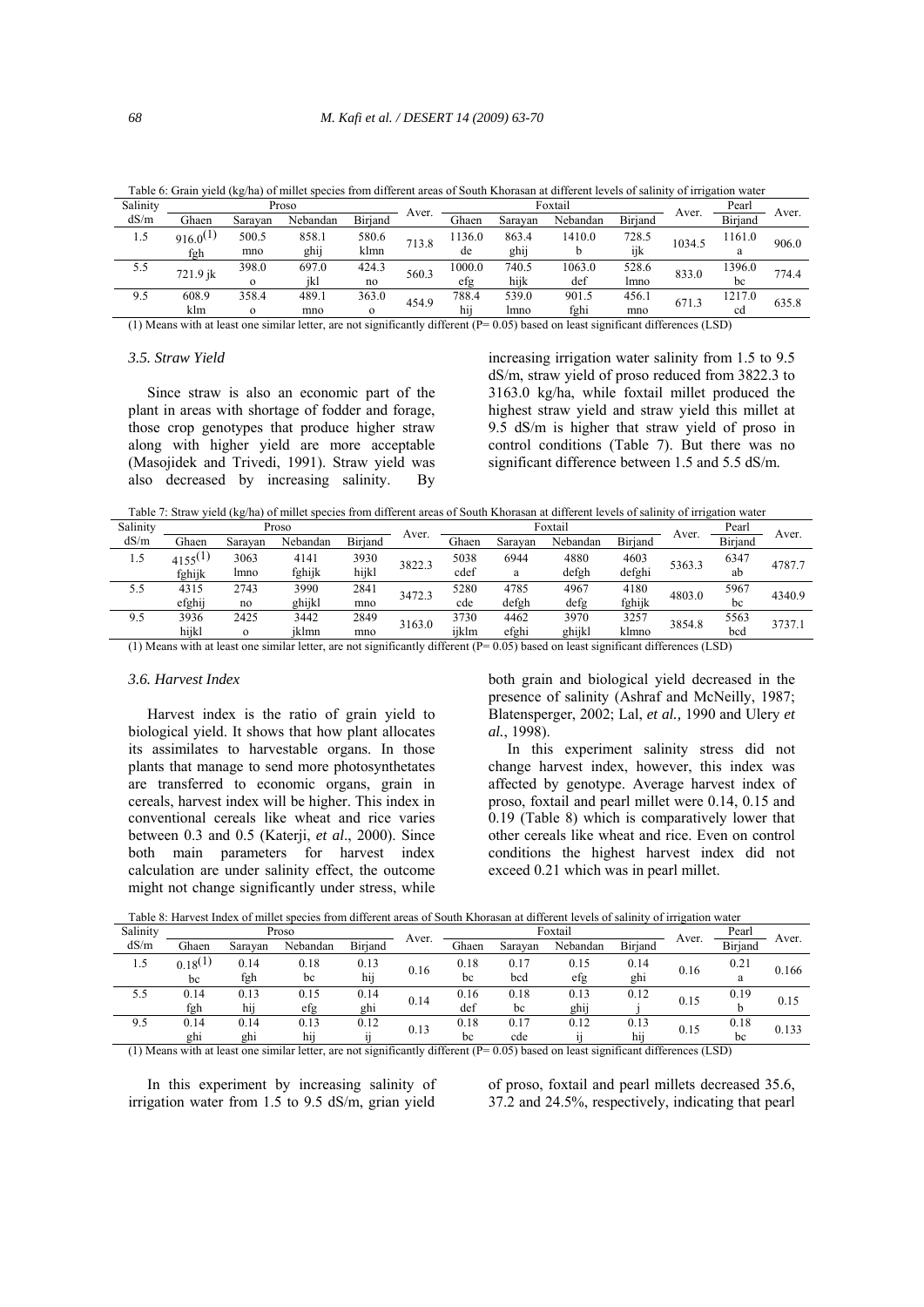millet is also tolerate higher salt compare with two other species. Therefore for areas that the source of irrigation water is brakish, pearl millet is the best millet species for cultivation. These results also confirm other results which indicate that those genotype that produce higher yield in ideal conditions they also produce higher yield in stress conditions.



Fig. 3. seed weight (mg) of millet species at three levels of slinity



Fig. 4. Grain yield of millet species at three levels of salinity

#### **References**

- Ashraf, M., A. Kausar and M.Y. Ashraf, 2003. Alleviation of salt stress in pearl millet (*Pennisetum glaucum*) through seed treatments. Agronomie: 23: 227-234.
- Ashraf M., and N. Idrees, 1992. Variation in germination of some salt tolerant and salt sensitive accessions of pearl millet (*Pennisetum glaucum* (L.) R. Br.) under drought, salt and temperature stresses. Pak. J. Agric. 1:15-20.
- Ashraf M. and T. McNeilly, 1987. Salinity effects on five lines/cultivars of pearl millet. (*Pennisetum americanum* L.). Plant and Soil 103:13–19.
- Bidinger, F.R., V. Mahalakshmi, and G.D.P. Rao, 1987. Assessment of drought resistance in pearl millet (*Pennisetum americanum* (L.) Leeke). II.Estimation of genotype response to stress. Aust. J. Agric. Res. 38: 49- 59.
- Blastensperger, D., D. Lyon, R. Anderson, T. Holman, C. Stymiest, J. Shanahan, L. Nelson, K. De Boer, G. Hein and J. Kall., 2000. Producing and marketing proso millet in the high plains. University of Nebraska Cooperative Extension. PP 1-20.
- Blatensperger, D.D., 2002. Program with proso, pearl and other millets. In: J. Janick and A. Whipkey (eds),

 Trends in New Crop and New Uses. ASHS press, Alexander,USA PP: 100-103.

- Cash, D., D. Johnson and D. Wichman. 1999. Growing millet in Montana. Publication and Information. Animal and Range Science, Extension Service. Montana State **University**
- Food and Agriculture Organization (FAO) of the United Nations Regional Office for Asia and the Pacific. 2003. Selected Indicators of Food and Agriculture Development in Asia-Pacific Region 1992-2002. Bangkok
- Karyudi, Ir. and R.J. Fletcher, 2003. Osmoregulation in birdseed millet under conditions of water stressII. Variation in F3 lines of *Setaria italica* and its relationship to plant morphology and yield. Euphytica.132: 191-197.
- Katerji, N., J. W. Van Hoorn, A. Hamdy, and M. Mastrorilli, 2000. Salt tolerance classification of crops according to soil salinity and to water stress day index. Agricultural Water Management. 46: 99-109.
- Lal, P., A. Kumar, and S. C. Gupta, 1990. Effect of water stress and recovery on some physiological parameters at various growth stages of pearl millet. Proceeding of the International Congress of Plant Physiology, New Delhi, India. 2: 859- 865.